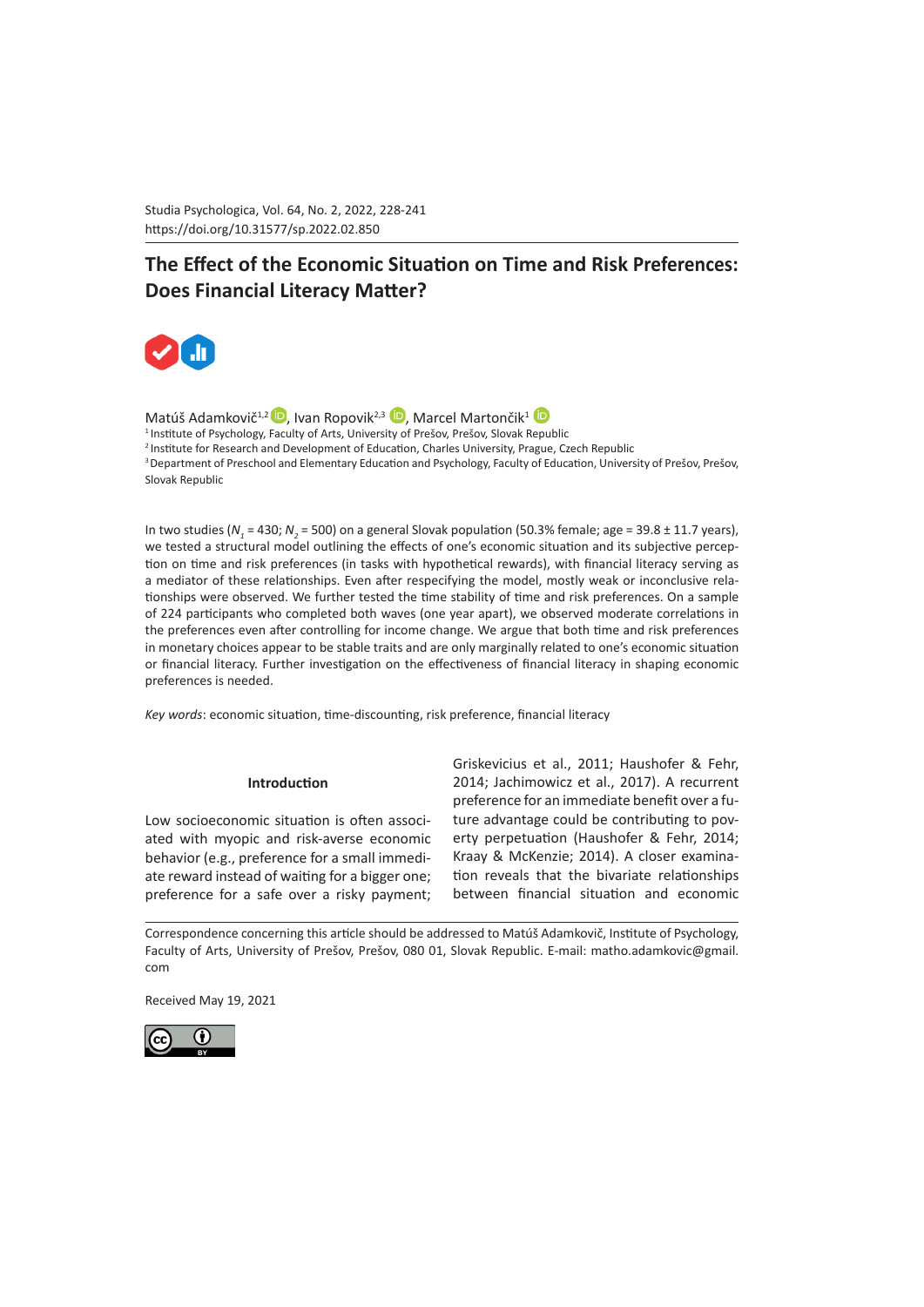preferences (in this case time and risk preferences as they are closely related to economic outcomes) at the individual level are usually small (e.g., Carvalho et al., 2016a; Carvalho et al., 2016b; Falk et al., 2015; Reimers et al., 2009). Besides the psychological factors such as stress or negative affect (Adamkovič & Martončik, 2017; Haushofer & Fehr, 2014), this relationship could be shaped by one's financial literacy (i.e., one's financial knowledge and ability to process economic information and make sensible economic decisions; see, Lusardi & Mitchell, 2014). Despite some opposing evidence (Fernandes et al., 2014; Meier & Sprenger, 2013), financial literacy is generally deemed to optimize financial decisions and, importantly, could be learned and fostered (CFPB, 2019; Gathergood, 2012; Grohmann, 2018; Hastings et al., 2013; Lusardi et al., 2017). Thus far, a surprisingly small number of studies have combined directly the economic situation, financial literacy, and time and risk preferences. To the best of our knowledge, the only empirical papers on this topic (Bover et al., 2018; Lührmann et al., 2018; Mudzingiri et al., 2018) found that higher financial literacy slightly decreases time-discounting. If financial literacy indeed mediates the effect of the economic situation on financial preferences (i.e., despite being poor, a person with higher financial literacy will make economically more rational choices), it could suggest a substantial shift in policymaking and intervention programs. In contrast to directly alleviating poverty, policies could aim to optimize people's financial decisions, making the fight against poverty perpetuation more effective.

In the present study, we aim to extend this work and explore the relationships between the constructs (objective economic situation, subjective economic situation, financial literacy, time-discounting, and risk preference). We investigate the fit of a model in which financial literacy mediates the effect of the economic situation on time and risk preferences. We further examine the mediation effects of financial literacy. Finally, we explore the time stability of time-discounting in monetary choices.

#### **A Rationale for the Suggested Model**

Based on the existing evidence provided below, we propose the following model (see Figure 1): The objective financial situation affects its subjective perception (Gasiorowska, 2014; Maison et al., 2019) and directly influences financial literacy (Herd et al., 2012; Grohmann et al., 2015). At the same time, conditional on the objective economic situation, there is no causal pathway between the subjective economic situation and financial literacy (i.e., subjective perception of the financial situation per se is unlikely to affect financial litera $cy<sup>1</sup>$ ). Both the objective situation and its subjective evaluation can potentially regulate the financial decision-making process (Lusardi & Mitchell, 2011). That is, if one is short of money, or, perhaps even more importantly, feels being short of money (Liu et al., 2013), he/she will discount more and be risk-averse when a reward is involved but more willing to take risks in situations of potential loss (e.g., Carvalho et al., 2016b; Griskevicius et al., 2011; Haushofer & Fehr, 2014; Tanaka et al., 2010). The perpetual experience of the low financial situation can impair financial literacy/financial management skills as one has had fewer possibilities and almost no need to self-educate

<sup>1</sup> Note that in the proposed model, the objective economic situation serves as a common cause of subjective perception of the economic situation and financial literacy. As all these variables are assumed to affect time/ risk preferences also directly, a reader can notice that the model contains another mediation – subjective perception of the economic situation mediates the effect of the objective economic situation on time and risk preferences. Testing this, however, is beyond the scope of the present paper. As we have made all the data and analytic code freely available, an interested reader could easily calculate these relationships.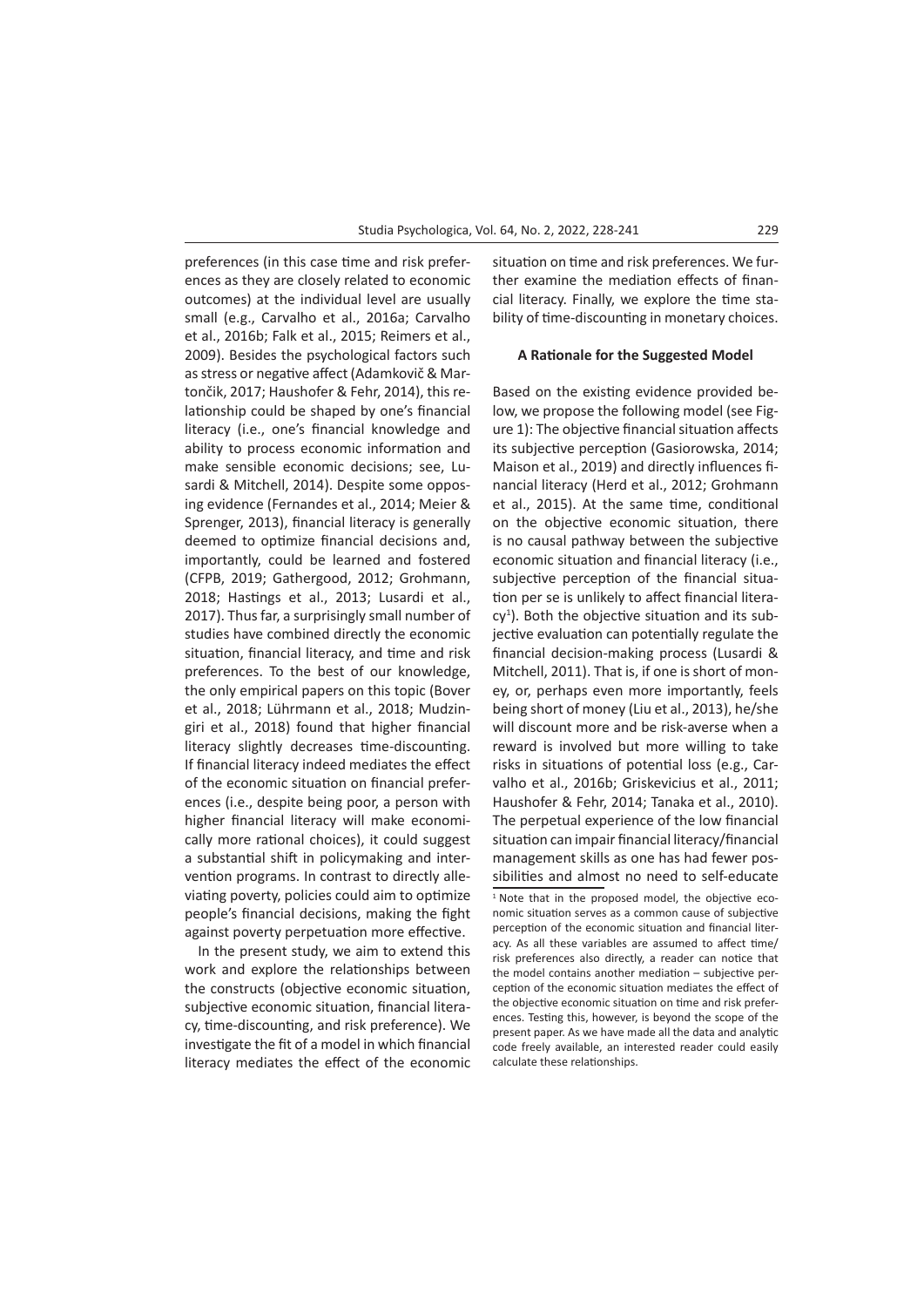or improve in such abilities (Grohmann et al., 2015). It is then financial literacy that can lead a person to make economically (ir)rational or (un)favorable decisions (Beckmann, 2013; Hilgert et al., 2003; van Rooij et al., 2012), in this case operationalized as time and risk preferences. It is important to highlight the fact that the relationship between the economic situation and time and risk preferences might be subjected to too many confounding or moderating factors. In the present design, given the available data, we control for several variables (negative affect, perceived stress, self-control, working memory, general delay of gratification tendency, cognitive reflection, frugality, spendthrift/tightwad, and perceived reliability of the environment; the last three variables were only available in the confirmatory dataset).

## **Methods**

## **Data Collection, Participants, and Power Analysis**

We tested the proposed model against two datasets – exploratory ( $N_1$  = 430; female = 50.7%) and confirmatory ( $N<sub>2</sub>$  = 500; female = 50%). Two hundred and twenty-four participants completed both waves of data collection – the time interval between the data collections was one year. The data comes from bigger data collections that were conducted for the purposes of the research grant APVV-15-0404. The participants were recruited via a local Slovak agency specializing in data collection and market research. All the materials were administered online, and each par-



*Note*. Dashed lines represent relationships estimated only in the second dataset.

*Figure 1* Conceptual visualization of the tested (respecified) model.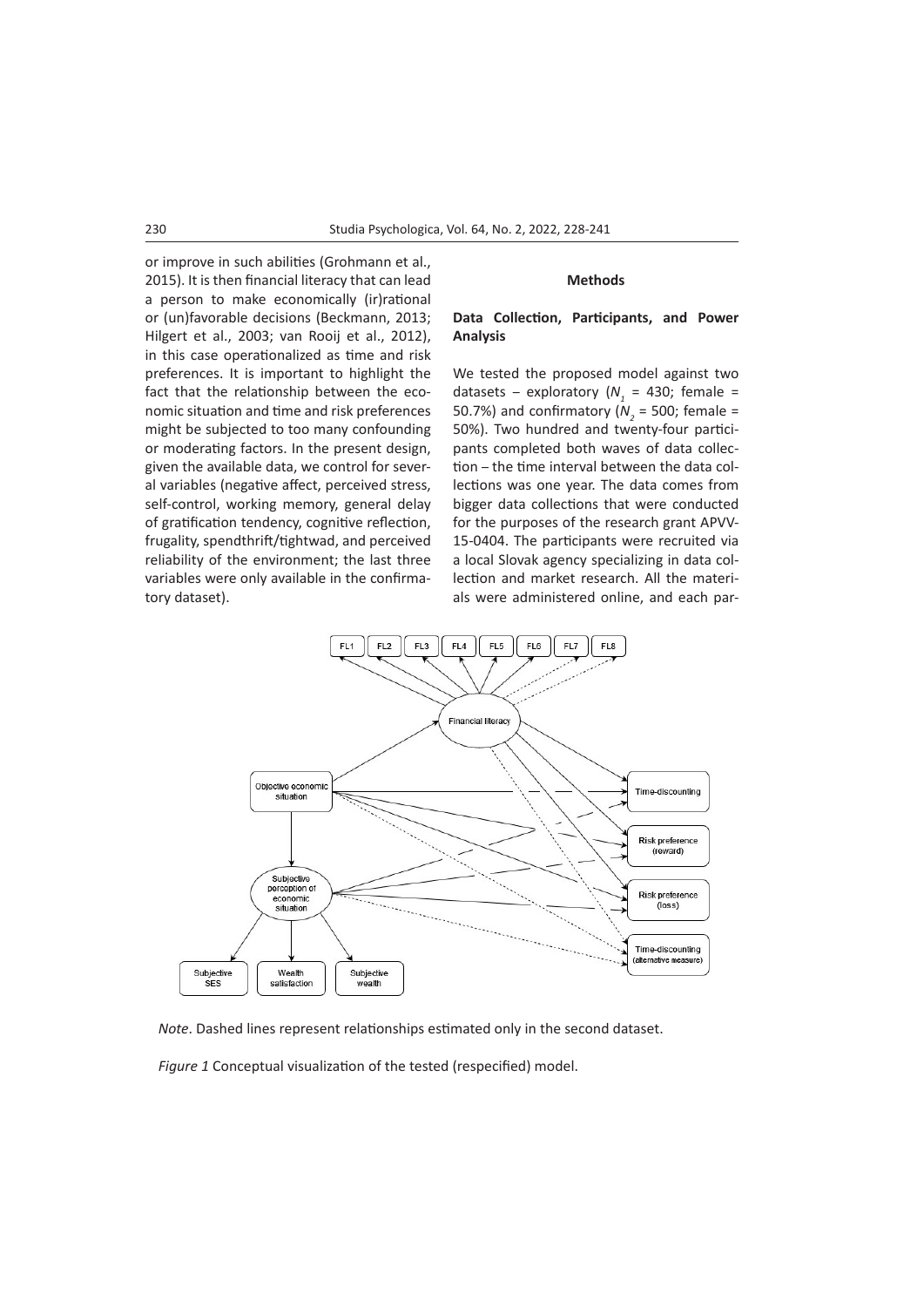ticipant provided an informed consent. After completing the study, participants received compensation in the form of credits that could be spent on various products offered by the agency. The data comprised Slovak adults in a productive age (ranging from 18 to 60 years; age =  $40.05 \pm 11.88$  and  $39.57 \pm 11.47$ years). The sample selection was based on a representative quota for gender, age group, and region.

After an initial screening for careless responders (see Curran, 2016), we excluded 11 participants from the exploratory and 14 participants from the confirmatory dataset. We omitted one additional participant from the confirmatory dataset as the majority of their responses were missing due to a technical error. Other than that, there was no missing data, as the request entry utility was employed in the administration process. The resulting sample sizes were 419 participants for the exploratory and 485 participants for the confirmatory dataset.

The initial sample size was determined by the financial constraints of the research team. Both samples had sufficient statistical power to detect even small effects (*r* = .20 was considered the smallest effect size of interest). RMSEA-based power analysis ( $\alpha$  = .05; *Ha RMSEA* = .08; *H0 RMSEA* = .04) of the proposed structural model showed more than 99% power to detect a causally misspecified model. A preregistration of the study can be found at [https://osf.io/7gczq/.](https://osf.io/7gczq/)

#### **Measures**

The following part provides a short overview of the focal measures used in the data collections. A description of all materials (with written permission from the authors when relevant) are available at <https://osf.io/tac5z/>.

*Economic situation.* The objective economic situation was measured as the monthly household net income equivalized in accordance with a slightly revised OECD modification scale (Hagenaars et al., 1994). The subjective economic situation was measured by three indicators: the MacArthur scale of subjective social status (Giatti et al., 2012); wealth satisfaction index (developed by the authors;  $\omega$  = .92 for both datasets; example of an item: "How satisfied are you with your monthly income?"); one's own perception of poverty/wealth ("You consider yourself as:  $1 =$  poor,  $5 =$  neither poor nor rich,  $9 =$  rich"). *Financial literacy.* Six and eight items, focused primarily on financial knowledge adapted from a seminal paper by Lusardi (2008), were used to assess financial literacy in the exploratory and confirmatory sample, respectively (two advanced items were added to the second data collection due to relatively high proportion of correct answers observed in the exploratory dataset; example of an item: "Let's say you have 200 dollars in a savings account. The account earns 10 percent interest per year. How much would you have in the account at the end of two years?"). The reliability estimates were  $\omega$  = .81 and .78 for the exploratory (6-items) and the confirmatory dataset (8-items), respectively. *Time and risk preferences.* Time and risk preferences were assessed using the Staircase Time and Staircase Risk modules by Falk et al. (2018). The measures contain items involving hypothetical trade-offs between a smaller immediate reward and a larger but more distal/ risky reward (example of an item: "Would you prefer 100 euro today or 154 euro in 12 months?"). A similar procedure (the amount of money was reduced to half and the scoring system was reversed) was utilized to assess risk preference when a loss is involved. To see how well the results replicate using different measures of time discounting, the 27-Item Monetary Choice Questionnaire (Kaplan et al., 2016) was included in the second data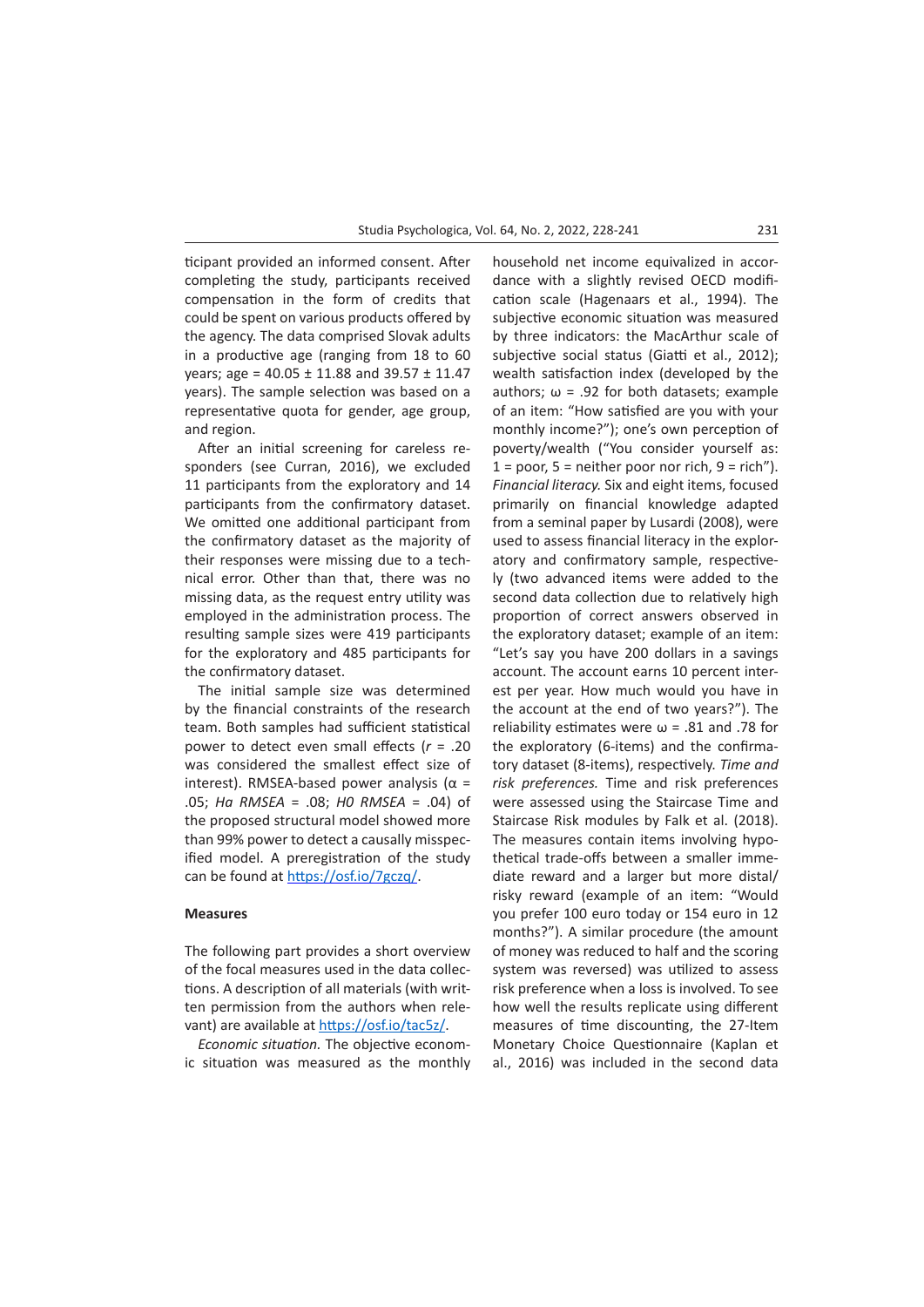|                 |                          |                          | <b>Exploratory dataset</b> |                          | <b>Confirmatory dataset</b> |       |         |          |  |  |
|-----------------|--------------------------|--------------------------|----------------------------|--------------------------|-----------------------------|-------|---------|----------|--|--|
|                 | Mean                     | SD                       | Skew                       | <b>Kurtosis</b>          | Mean                        | SD    | Skew    | Kurtosis |  |  |
| Income          | 5.61                     | 2.95                     | 1.34                       | 3.90                     | 6.06                        | 3.28  | 1.44    | 4.68     |  |  |
| <b>SES</b>      | 5.03                     | 1.69                     | $-0.13$                    | $-0.02$                  | 4.75                        | 1.60  | 0.04    | $-0.12$  |  |  |
| ECO             | 2.92                     | 0.78                     | $-0.16$                    | $-0.15$                  | 2.87                        | 0.79  | $-0.14$ | $-0.45$  |  |  |
| Wealth          | 4.64                     | 1.41                     | $-0.64$                    | 0.65                     | 4.66                        | 1.45  | $-0.57$ | 0.68     |  |  |
| FL              | 3.75                     | 1.60                     | $-0.28$                    | $-0.85$                  | 4.29                        | 1.88  | $-0.15$ | $-0.68$  |  |  |
| TD              | 18.23                    | 10.70                    | $-0.42$                    | $-1.31$                  | 17.45                       | 10.91 | $-0.31$ | $-1.46$  |  |  |
| <b>RR</b>       | 8.66                     | 7.48                     | 1.36                       | 1.34                     | 8.75                        | 6.74  | 1.09    | 0.85     |  |  |
| RL              | 21.56                    | 7.70                     | $-0.75$                    | 0.53                     | 22.02                       | 7.00  | 0.23    | 0.23     |  |  |
| TD <sub>2</sub> | $\overline{\phantom{0}}$ | $\overline{\phantom{0}}$ | $\overline{\phantom{a}}$   | $\overline{\phantom{0}}$ | 0.03                        | 0.06  | 2.74    | 6.73     |  |  |

#### Table 1 *Descriptive statistics*

*Note. N<sub>exp</sub>* = 419, *N<sub>conf</sub>* = 485; Abbreviations: Income = equivalized household income in euros per month (objective economic situation); SES = subjective perception of socioeconomic status (range 1-10; a higher number indicates higher status); ECO = subjective perception of financial situation (range 1-5; a higher number indicates higher satisfaction); Wealth = perception of own wealth (range 1-9; a higher number indicates more wealth); TD = time-discounting (range 1-32; a higher number indicates lower time-discounting); RR = risk preference when reward is involved (range 1-32; a higher number indicates higher risk preference); RL = risk preference when loss is involved (range 1-32, a higher number indicates higher risk preference); TD2 = second measure of time-discounting (number indicates the rate of discounting).

collection (example of an item: "Would you prefer 69 euro today or 85 euro in 91 days?"). In both data collections, the time/risk preference questionnaires preceded the financial literacy measure. The descriptive statistics for these measures can be found in Table 1.

#### **Analysis**

We first tested the hypothesized structural model against the exploratory dataset. At this point, any model misspecifications were carefully studied and addressed if theoretically justifiable. Then, we fitted the respecified model to the confirmatory dataset to establish how well the (changes to the) model cross-validates. All the latent models were estimated in R package lavaan (Rosseel, 2012) using the WLSMV fit function, while explicitly modeling the ordered nature of the endogenous indicators. The models were seen as falsified based on a significant value of the χ*<sup>2</sup>* test statistics (see Ropovik, 2015). We assessed the global model fit using the scaled approximate fit indices (*CFI*, *TLI*, *RMSEA*, and *SRMR)*. A matrix of residuals was used to examine the local sources of model misspecification. To assess the degree of comparative evidence for the target structural coefficients, we also calculated the approximate Bayes factors. The estimated *BF*s were based on the model selection/information criteria approach as proposed by Wagenmakers (2007). Apart from *BF*, we also estimated the respective posterior probability of each of these parameters. Posterior probability refers to the probability of the parameter not being zero (as opposed to the probability of the data under the null). The estimation of posterior probability assumed a 1:1 prior odds of  $H$ <sub>o</sub> and  $H$ <sub>a</sub> being true, respectively.

To examine how well financial literacy mediates the relationship between the objective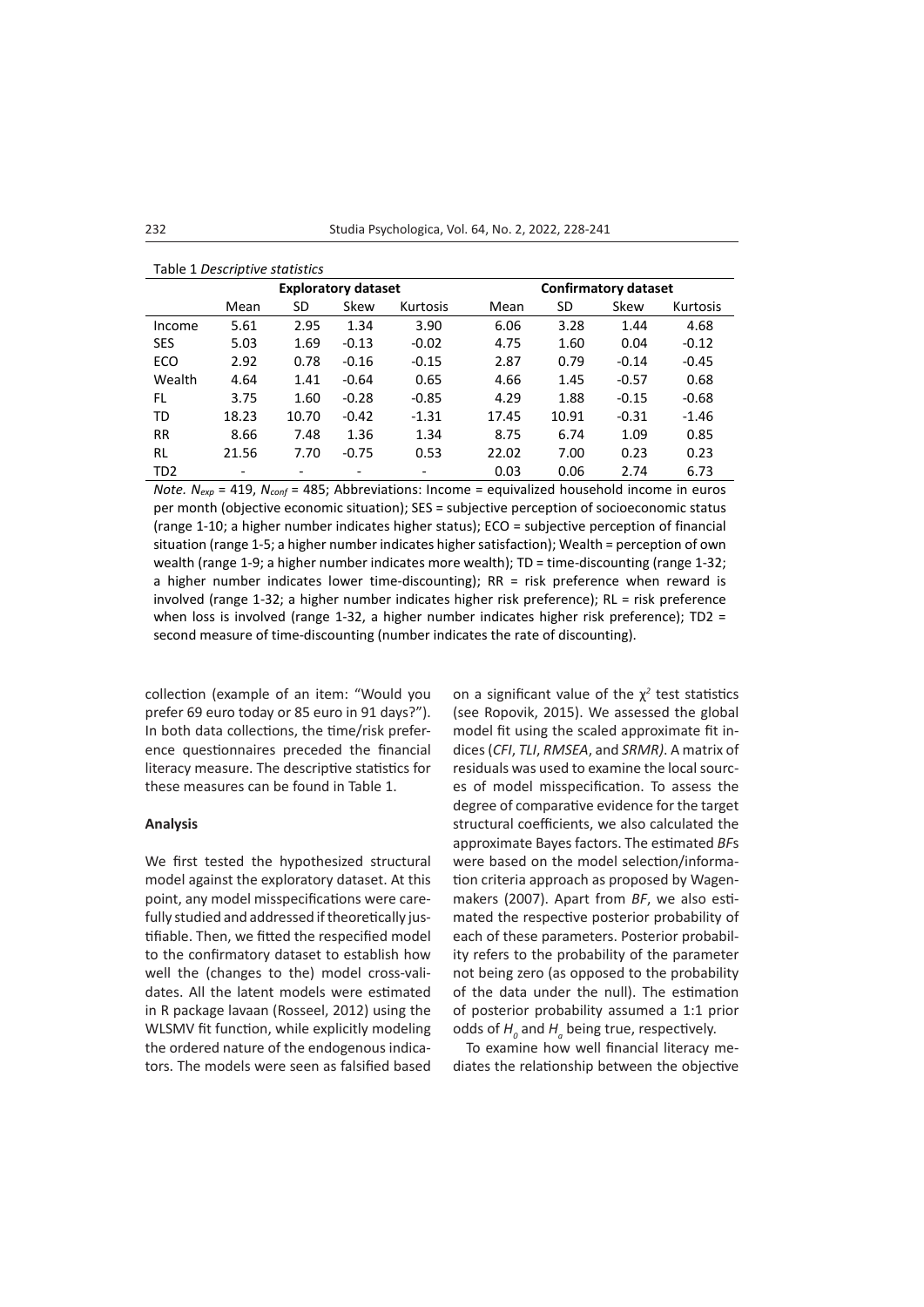financial situation and time/risk preferences, we computed indirect and total effects. [Addi](https://osf.io/pe8sh/)[tionally, to inspect the stability of time and risk](https://osf.io/pe8sh/) [preferences in time, we correlated the three](https://osf.io/pe8sh/) [economic preference measures in participants](https://osf.io/pe8sh/) [who took part in both data collections.](https://osf.io/pe8sh/) 

The entire analytic pipeline (data handling and analyses) reported in this paper is fully reproducible. The data, R code, and analytic outputs are freely available at <https://osf.io/amwq3/>.

## **Differences between the Exploratory and the Confirmatory Dataset**

To summarize, there were three differences between the datasets: 1) the confirmatory dataset contained two additional financial literacy items; 2) the confirmatory dataset included a second time-discounting measure (27-IMCQ); 3) the confirmatory dataset included three additional covariates, namely frugality, spendthrift/tightwad, and perceived reliability of the environment.

# **Deviations from the Preregistration Protocol**

The present paper contains three deviations from the preregistration document. 1) Although financial literacy had more than five items, we decided not to make parcels of them but to model every item instead; 2) Instead of running several models with a different configuration of covariates, we included all covariates in one model, making the results more robust; 3) Due to an error in the scoring procedure biasing the results, we did not analyze the measure of time-discounting in situations of loss.

#### **Results**

Bivariate correlations between all focal constructs are available in Table 2.

### **Exploratory Model Testing**

When fitting the model against the exploratory dataset, the chi-square test indicated a beyond-chance deviation of the hypothesized model from the observed data, with  $\chi^2(115)$  = 222.89,  $p < .001$ , and the following approximate fit indices: *CFI* = .94, *TLI* = .93, *RMSEA* = .05, 95% CI [.04, .06], *SRMR* = .07. Although the upper bound of *RMSEA* did not exceed .08 (which would indicate a poorly fitting model), the result of the  $\chi^2$  test and the values of other fit indices warranted the need to look for

Income SES FL TD TD2 RR RL Income - .51 .26 .08 -.02 .18 -.07 SES .41 - .20 .09 -.06 .24 -.13 FL .27 .15 - .16 -.16 .09 -.12 TD .17 .16 .25 - -.49 .02 -.02 TD2 - - - - - -.03 .00 RR .15 .12 .16 -01 - - - -30 RL -.02 -.10 -.12 -.07 - -.26 -

Table 2 *Bivariate correlations for the economic situation measures, time and risk preferences, and financial literacy*

*Note*. Correlations for the exploratory dataset are presented below the diagonal and correlations for the confirmatory dataset are presented above the diagonal. Reported are the correlations between the latent constructs. The scoring of TD is reversed compared to TD2, in which higher scores represent lower time-discounting. Abbreviations: see Table 1.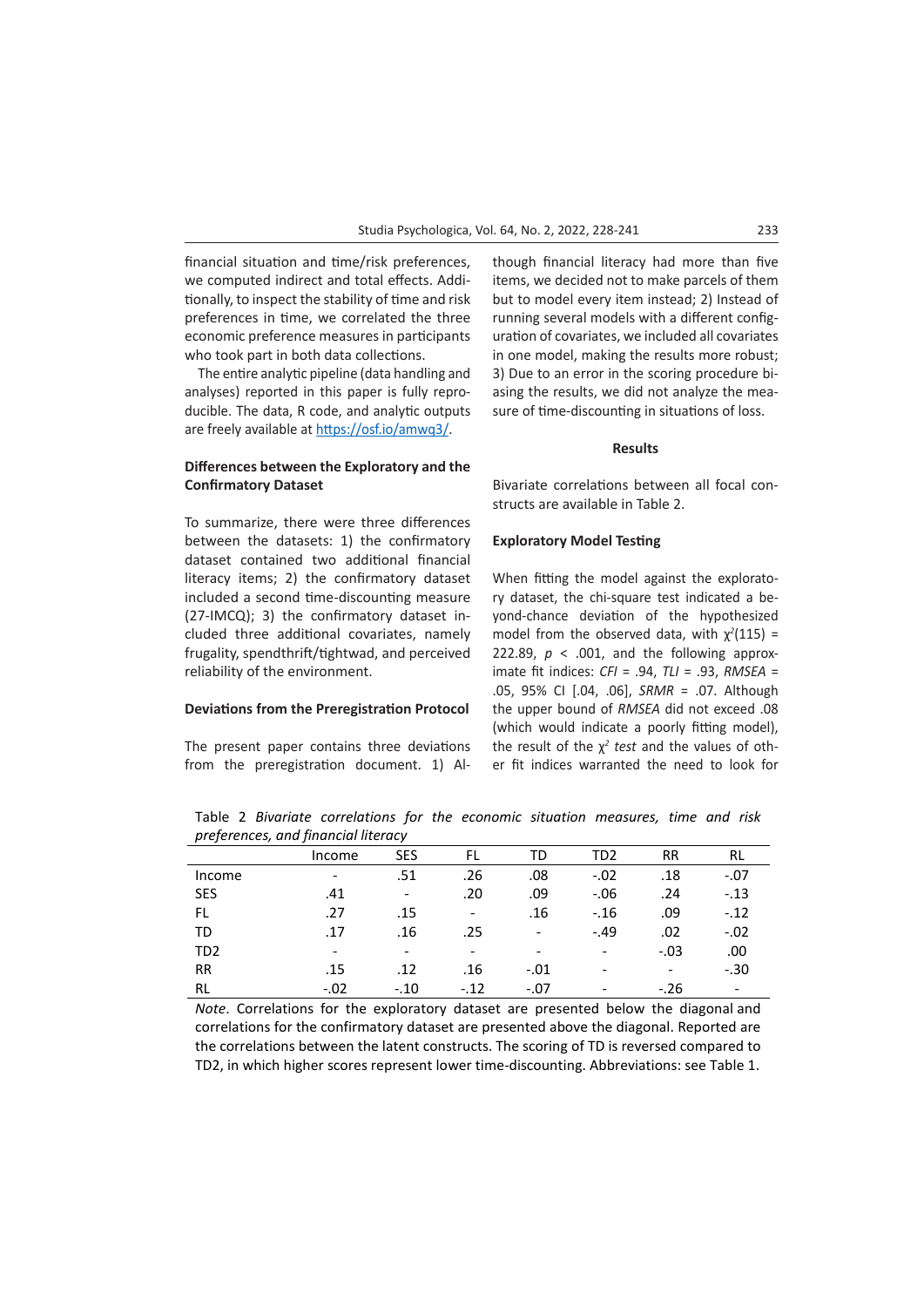model misspecifications. A detailed examination of the residual matrix, modification indices, and bivariate correlations indicated that the data did not substantiate the formulation of economic preferences as a unitary construct. We then modeled time and risk preferences as separate variables. The respecified model showed the following fit to the data:  $\chi^2(97)$  = 160.93, *p* < .001; *CFI* = .97, *TLI* = .95, *RMSEA* = .04, 95% CI [.03, .05], *SRMR* = .06. The improvement in fit was significant ∆χ*<sup>2</sup>* (18) = 61.96,  $p < .001$ . The model showed a good approximate fit but was still disconfirmed by the χ*2* test. However, as there was no obvious theoretically justifiable modification and none of the suggested misspecifications seemed too serious, we decided not to adjust the model any further.

Regarding the parameter estimates, we observed the following results. The objective economic situation predicted its subjective perception well (*β* = .41) and was also weakly linked to financial literacy (*β* = .16). However, the objective economic situation did not have any direct effect on time and risk preferences, with *βs* of -.04, .08, and -.09. The effects of subjective economic status on the three economic preferences were of a similarly low magnitude. The path coefficients to time-discounting, risk preference when a reward is involved, and risk preference when a loss is involved were .18, .05, and -.12, respectively. Lastly, the model included paths from financial literacy to time and risk preferences. Here, financial literacy has the strongest link to time-discounting, with *β* = .28. The paths to risk preferences when a reward and a loss is involved yielded *β* estimates of .20, and -.06, respectively. Only the former two estimates were significant and can be interpreted as weak to moderate.

## **Confirmatory Model Testing**

Overall, the fit of the model was almost identical to the fit in the exploratory dataset (note that due to the inclusion of additional covariates and TD measure, the model has more degrees of freedom): χ*<sup>2</sup>* (170) = 276.11, *p* < .001; *CFI* = .96, *TLI* = .94, *RMSEA* = .04, 95% CI [.03, .04], *SRMR* = .06. Most of the substantial residuals were between the indicators of financial literacy.

For the confirmatory dataset, the observed pattern of parameter magnitudes is mostly similar to the results of the exploratory phase. The objective economic situation showed a strong link to its subjective perception (*β* = .53), a weak link to financial literacy  $(6 - .17)$ and no connection to time-discounting (*β* = -.05) or risk preferences when a reward (*β* = .01) and a loss  $(6 = .02)$  is involved. The effects of subjective perception of the economic situation on time (*β* = .10) and risk preferences when a loss is involved (*β* = -.10) were a bit weaker than in the exploratory dataset. On the other hand, the effect of the subjective perception of the economic situation on risk preference when a reward is involved was stronger ( $\beta$  = .24). With respect to the structural effects emanating from financial literacy to time and risk preferences, all the effects were rather small (*β*s = .13, .01, and -.16) and either supported the null hypothesis or were inconclusive. The regression estimates, *BFs* and posterior probabilities are available in Table 3.

As can be seen from both phases, the only reliable and relatively strong effect was that between objective and subjective economic status. The structural relationships between the other constructs were rather unstable and small overall. The present results highlight the fact that theory building based on variable (and thus noisy) estimates of rather small sizes rest on shaky ground. In the present study, two of the paths associated with a posterior probability of .89 and .95 in the exploratory dataset dropped markedly in the confirmatory dataset, with a posterior prob-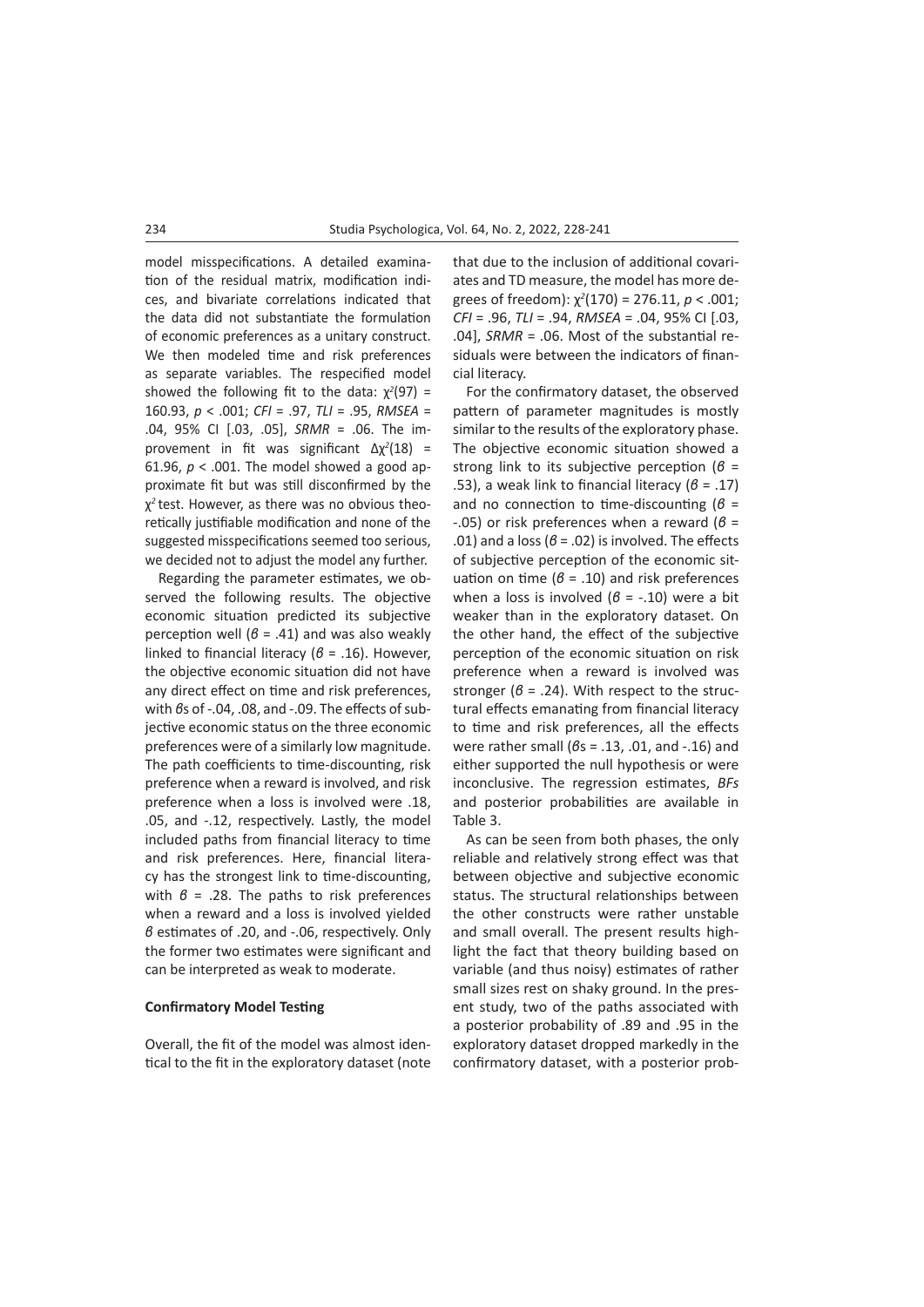Table 3 *Standardized regression coefficients, p-values, BFs and posterior probabilities for regression estimates in the respecified models*

| Path                 | в       | р      | BF <sub>10</sub> (Posterior) | в      | p      | BF <sub>10</sub> (Posterior) |
|----------------------|---------|--------|------------------------------|--------|--------|------------------------------|
| $SES \approx$ Income | .41     | < .001 | $3e+13(1)$                   | .53    | < .001 | $2e+25(1)$                   |
| $FL \approx$ Income  | .16     | .011   | 14.36 (.94)                  | .17    | .004   | 7.11(.88)                    |
| TD $\sim$ Income     | $-.04$  | .545   | 0.05(.05)                    | $-.05$ | .374   | 0.06(0.06)                   |
| TD $\sim$ SES        | .18     | .001   | 7.96(.89)                    | .10    | .080   | 0.12(.11)                    |
| $TD \cong FL$        | .28     | .003   | 19.87 (.95)                  | .13    | .078   | $0.62$ (.38)                 |
| $RR \approx Income$  | .08     | .201   | 0.07(0.07)                   | .01    | .903   | 0.06(0.06)                   |
| $RR \approx SES$     | .05     | .284   | 0.07(0.07)                   | .24    | < .001 | 9.96(.91)                    |
| $RR \approx FL$      | .20     | .028   | $0.56$ $(.36)$               | .01    | .854   | 0.05(0.05)                   |
| $RL \approx$ Income  | .09     | .124   | 0.17(0.14)                   | .02    | .793   | $0.05$ $(.04)$               |
| $RL \approx SES$     | $-.12$  | .016   | 0.29(0.23)                   | $-.10$ | .077   | 0.11(.10)                    |
| $RL \approx FL$      | $-0.06$ | .465   | 0.05(.05)                    | $-.16$ | .020   | 0.23(0.19)                   |
| $TD2 \approx$ Income |         |        |                              | $-.13$ | .012   | 0.13(.11)                    |
| $TD2 \sim$ SES       |         |        |                              | .15    | .007   | 0.08(0.08)                   |
| $TD2 \sim FL$        |         |        |                              | .15    | .034   | 1.34(.57)                    |

*Note*. Abbreviations: see Table 1.

Table 4 *Indirect and total effects for financial literacy as a mediator between the objective economic situation and time and risk preferences*

|                     |                    |                          |                          | <b>Exploratory dataset</b> |     | <b>Confirmatory dataset</b> |                    |     |      |                 |     |      |
|---------------------|--------------------|--------------------------|--------------------------|----------------------------|-----|-----------------------------|--------------------|-----|------|-----------------|-----|------|
| Outcome<br>variable | Indirect<br>effect | SE                       | D                        | Total<br>effect            | SE  | D                           | Indirect<br>effect | SE  | D    | Total<br>effect | SE  | р    |
| TD                  | .06                | .03                      | .042                     | .05                        | .06 | .405                        | .03                | .02 | .103 | $-.01$          | .06 | .879 |
| TD <sub>2</sub>     | -                  | $\overline{\phantom{a}}$ | $\overline{\phantom{a}}$ |                            |     | $\overline{\phantom{a}}$    | $-.03$             | .02 | .067 | $-.03$          | .07 | .633 |
| <b>RR</b>           | .04                | .03                      | .111                     | .09                        | .06 | .166                        | .00                | .01 | .805 | .04             | .06 | .558 |
| <b>RL</b>           | .00                | .02                      | .880                     | .10                        | .06 | .064                        | $-.02$             | .02 | .195 | $-.02$          | .06 | .698 |

*Note*. Abbreviations: see Table 1.

ability of .11 and .38. On the other hand, a path showing only .07 posterior probability in the exploratory data increased to .91 in the confirmatory data. Although all other paths were reliably cross-validated, it points to the importance of empirical syntheses and acknowledging the uncertainty inherent in studying subtle population-level effects of this kind.

## **Mediating Role of Financial Literacy**

Running a robust mediation analysis, we found that financial literacy does not play a substantially significant role in mediating the effect of the objective economic situation on time/risk preferences. Across the two datasets, the indirect effects ranged from -.03 to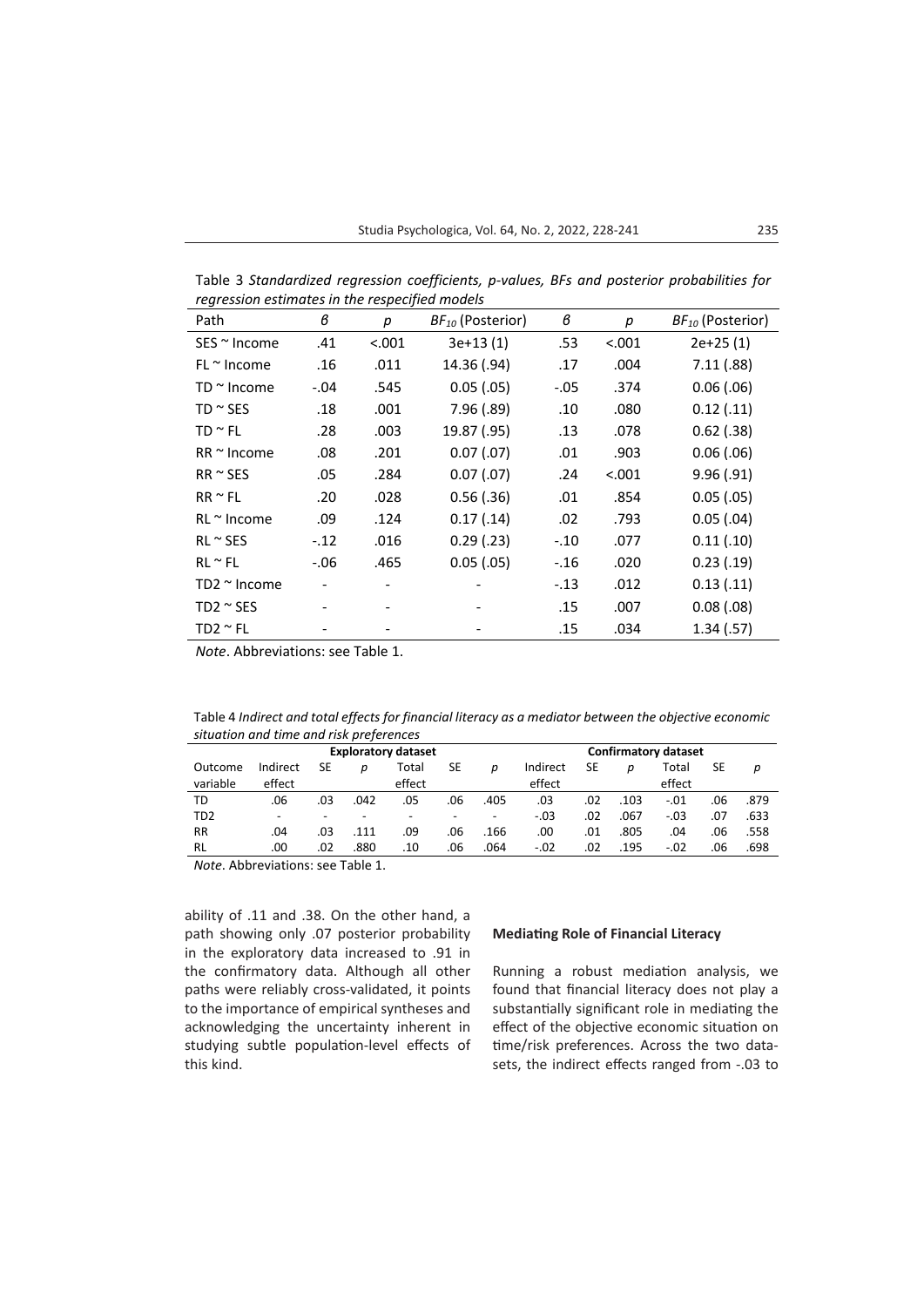.06 and the total effects ranged from -.03 to .10, with all but one of the estimates being non-significant. The specific estimates and the corresponding *p*-values are reported in Table 4.

#### **Stability of Time and Risk Preferences**

In the sample of the participants (*N* = 224) who completed both data collections, we correlated the scores of the time/risk preference measures from the first data collection with the scores obtained in the second data collection. The observed correlation coefficients were moderate (time-discounting = .41; risk preference when a reward is involved = .42; risk preference when a loss is involved = .44) and all significant at the .001 level. The coefficients have remained moderate (*r*s > .40) even after controlling for income change, suggesting that both time and risk preferences are stable in time.

#### **Discussion**

In the present study, we tested a model in which financial literacy mediates the effect of the financial situation on time and risk preferences and took a closer look at the relationships between these variables. The results have highlighted two main points. First, based on the χ*<sup>2</sup>* -statistics, the proposed structural model was disconfirmed by the data despite the approximate fit indices showing a (very) good fit. We argue that the depicted causal mechanism of how the financial situation affects time and risk preferences through financial literacy might miss some minor systematic factors. Indeed, the results, and particularly those related to financial literacy, should be viewed with caution. Second, the obtained regression estimates, as well as the indirect and total effects, were mostly weak or inconclusive.

The time stability of time/risk preferences (*r*s > .40) and the minor effects of the economic situation and financial literacy on these preferences suggest that the way people deal with delaying gratification or uncertainty in financial decisions is only marginally determined by their objective economic situation, its subjective perception, or financial knowledge. A person's current time and risk preferences can be considered as a combination of an individual's stable personality characteristics (Odum, 2011; Frederick et al., 2002; Frey et al., 2017; Meier & Sprenger, 2015; Pedroni et al., 2017) and temporary inclinations driven by actual needs, shocks, or crises (e.g., Bickel et al., 2016; Giuso et al., 2018; Haushofer et al., 2013). The financial preferences do not seem to be affected by a stable economic situation or a slow gradual change in it (Dohmen et al., 2016; Sahm, 2012). Even though the design of the study does not allow to uncover what exactly causes the variations in the preferences, these results corroborate the evidence that time and risk preferences are time-stable.

Although it is generally accepted that financial literacy enhances economic behavior (e.g., Gathergood, 2012; Grohmann, 2018; Hastings et al., 2013; Lusardi et al., 2017), the observed effects of financial literacy on one's time and risk preferences corroborate the evidence of only small effects between the constructs (Fernandes et al., 2014; Meier & Sprenger, 2013; Mudzingiri et al., 2018). This extends also to financial education and its effect on economic preferences. For example, DeHart et al. (2016) found a significant, yet small effect of how participating in financial education courses reduces delay discounting. Likewise, Stolper and Walter (2017) reviewed that the far transfer of financial literacy education on economic outcomes is very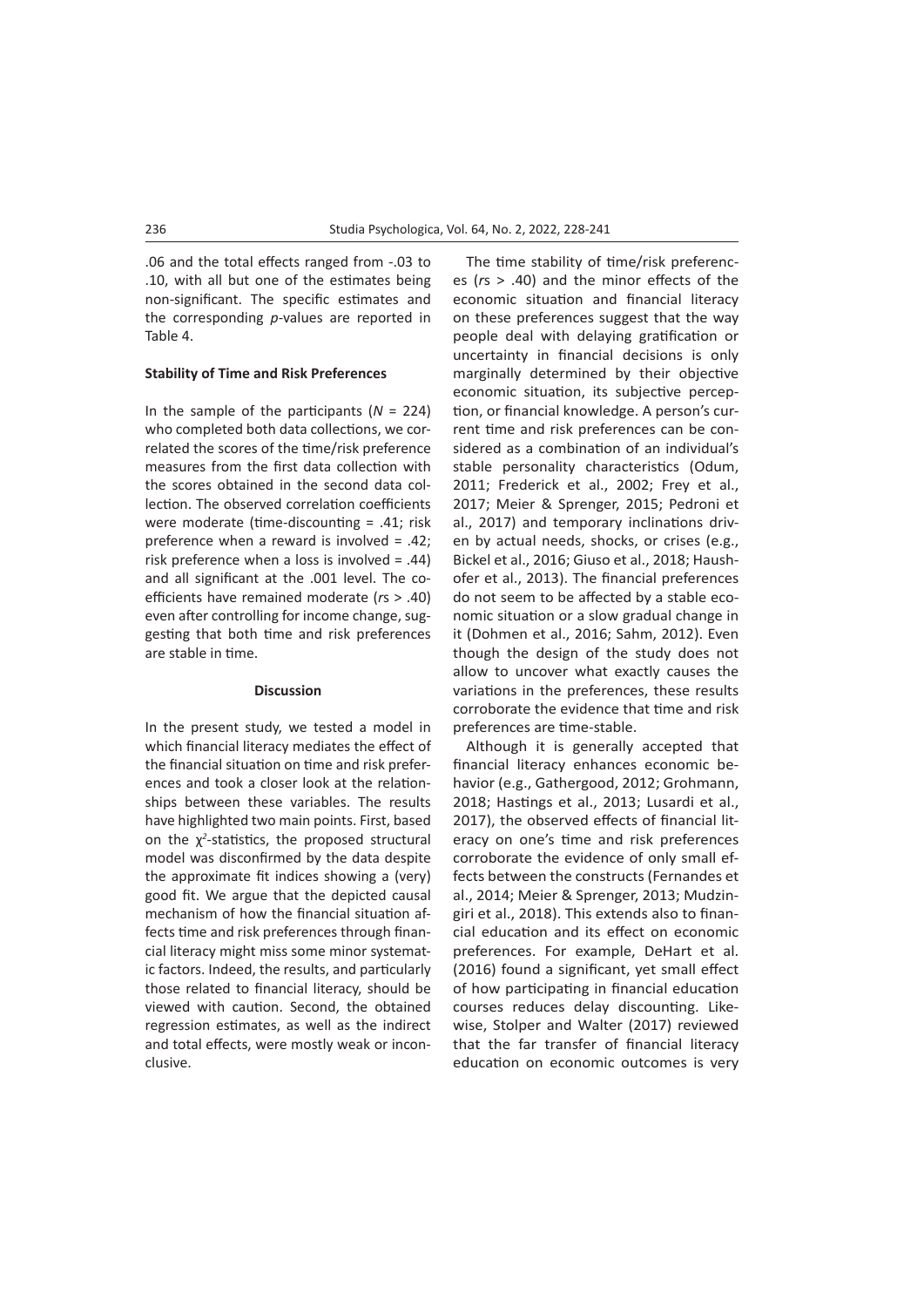limited<sup>2</sup>. It might be that the positive effect of financial education is visible on self-reported financial behavior but not on objective financial outcomes (Zhu, 2019). In this context, the statement by Fernandes et al. (2014, p. 1872) that the "causal role of financial literacy might need revisiting" appears to be on point.

The observed stability of time/risk preferences and the weak effects of financial literacy might, at first glance, suggest that the current efforts to enhance economic behavior (i.e., interventions focused on increasing financial literacy, especially financial knowledge) might have taken a wrong direction. Although this seems plausible, before making such a conclusion, the generalizability of the results should be taken into account (see Yarkoni, 2021). Each of the constructs (economic situation, time/risk preferences, financial literacy) used in the present study could be conceptualized/ operationalized in different ways (Flake et al., 2021). Therefore, more research covering different operationalizations of the constructs is needed, especially when such data could affect policies. For instance, measuring the skill component of financial literacy instead of financial knowledge (Consumer Financial Protection Bureau, 2019) or usage of experience-based rather than description-based financial preferences measures (Hertwig, 2015) could produce different outcomes and result in different narratives. Further research is needed to examine what interventions on which aspects and operationalizations of financial literacy are the most effective for enhancing financial well-being. Alternatively, it seems that there are other variables such as time perspective (Zimbardo et al., 2017) or education in general (Kim et al., 2018), which

go beyond financial literacy and have a more pronounced effect on people's economic behavior. Nonetheless, if accumulated for long enough, even small effects can be consequential in the long-run (see Funder & Ozer, 2019), and as such, particular caution should be applied when considering the effectiveness of any intervention.

There are several caveats of this study. 1) The financial decisions were bound to hypothetical rewards. There is mixed evidence as to whether a hypothetical reward can be considered an equivalent substitute for a real incentive (see Xu et al., 2016). It is important to test how people deal with real incentives especially when considering also the financial situation. However, considering the very limited budgets for conducting highly-powered research with sufficiently high incentives, this is often not feasible in practice. 2) Other limitations are related to the concept of financial literacy and its measurement. Although the author herself differentiates between basic and advanced questions (Lusardi, 2008) and discusses several distinct aspects of financial literacy (e.g., knowledge, abilities, attitudes, and behavior), the measure only focuses on financial knowledge (which is also common practice in research on financial education; Fernandes et al., 2014). From this perspective, we highly recommend focusing future research also on skill components and attitudes towards finances, or financial management in general (Consumer Financial Protection Bureau, 2019; Pham et al., 2012; Topa et al., 2018).

Economic behavior plays a crucial part in financial well-being. Together with its psychological determinants, it is likely to be one of the main causes of poverty perpetuation. Fostering more rational financial decision-making thus should be one of the focal tasks for policymakers all over the world. However, it still remains a challenge how to do so effec-

<sup>&</sup>lt;sup>2</sup> Of course, some interventions are more effective than others. For a recent review of effective financial education programs see a report by CFPB (Consumer Financial Protection Bureau, 2019).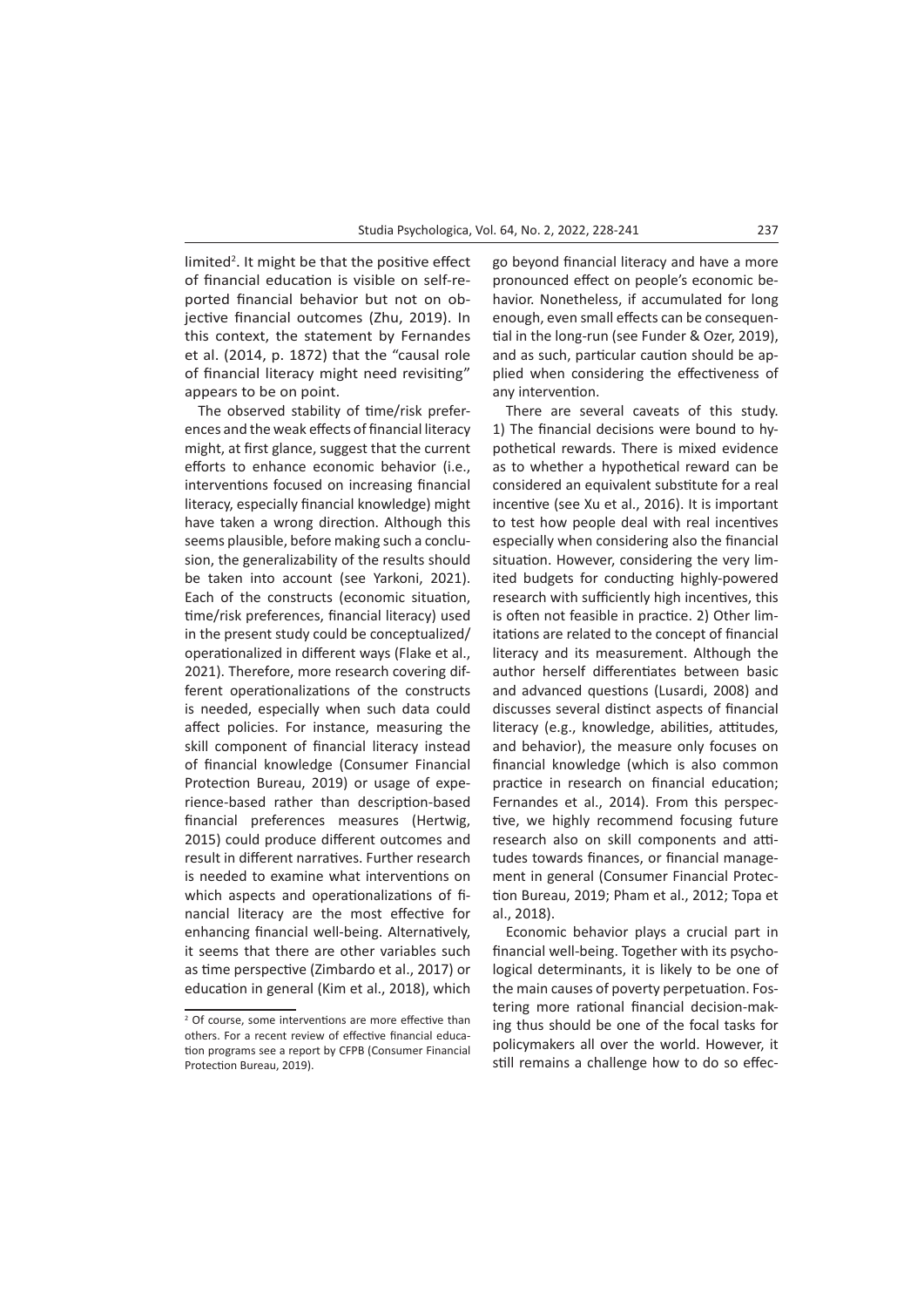tively and more (especially longitudinal) data is needed.

## **Acknowledgement**

This work was funded by the Slovak Research and Development Agency [projects no. APVV-15-0404, APVV-20-0319] and project PRIM-US/20/HUM/009.

## **Authors' ORCID**

Matúš Adamkovič https://orcid.org/0000-0002-9648-9108 Ivan Ropovik https://orcid.org/0000-0001-5222-1233 Marcel Martončik https://orcid.org/0000-0003-4869-6900

#### **References**

- Adamkovič, M., & Martončik, M. (2017). A review of consequences of poverty on economic decision-making: A hypothesized model of a cognitive mechanism. *Frontiers in Psychology*, *8*, 1784. <https://doi.org/10.3389/fpsyg.2017.01784>
- Beckmann, E. (2013). Financial literacy and household savings in Romania. *Numeracy*, *6*(2), Article 9. <http://dx.doi.org/10.5038/1936-4660.6.2.9>
- Bickel, W. K., Wilson, A. G., Chen, C., Koffarnus, M. N., & Franck, C. T. (2016). Stuck in time: Negative income shock constricts the temporal window of valuation spanning the future and the past. *PLOS ONE*, *11*(9), e0163051. [https://doi.org/10.1371/](https://doi.org/10.1371/journal.pone.0163051) [journal.pone.0163051](https://doi.org/10.1371/journal.pone.0163051)
- Bover, O., Hospido, L., & Villanueva, E. (2018). The impact of high school financial education on financial knowledge and choices: Evidence from a randomized trial in Spain. *SSRN Electronic Journal*. [http://dx.doi.org/10.2139/ssrn.3116054](https://dx.doi.org/10.2139/ssrn.3116054)
- Carvalho, L. S., Meier, S., and Wang, S. W. (2016a). Poverty and economic decision-making: Evidence from changes in financial resources at payday. *American Economic Review, 106(*2), 260– 284.<http://dx.doi.org/10.1257/aer.20140481>
- Carvalho, L. S., Prina, S., and Sydnor, J. (2016b). The effect of saving on risk attitudes and intertemporal choices. *Journal of Development Econom-*

*ics, 120*, 41–52. [https://doi.org/10.1016/j.jdeve](https://doi.org/10.1016/j.jdeveco.2016.01.001)[co.2016.01.001](https://doi.org/10.1016/j.jdeveco.2016.01.001)

- Consumer Financial Protection Bureau. (2019). A review of youth financial education: Effects and evidence. Consumer Financial Protection Bureau [Internet]. Available at [https://www.consumerfi](https://www.consumerfinance.gov/data-research/research-reports/review-youth-financial-education-effects-and-evidence/)[nance.gov/data-research/research-reports/re](https://www.consumerfinance.gov/data-research/research-reports/review-youth-financial-education-effects-and-evidence/)[view-youth-financial-education-effects-and-evi](https://www.consumerfinance.gov/data-research/research-reports/review-youth-financial-education-effects-and-evidence/)[dence/](https://www.consumerfinance.gov/data-research/research-reports/review-youth-financial-education-effects-and-evidence/)
- Curran, P. G. (2016). Methods for the detection of carelessly invalid responses in survey data. *Journal of Experimental Social Psychology*, *66*, 4–19. [https://doi.org/10.1016/j.jesp.2015.07.006](https://psycnet.apa.org/doi/10.1016/j.jesp.2015.07.006)
- DeHart, W. B., Friedel, J. E., Lown, J. M., & Odum, A. L. (2016). The effects of financial education on impulsive decision making. *PLOS ONE*, *11*(7), e0159561. <https://doi.org/10.1371/journal.pone.0159561>
- Dohmen, T., Lehmann, H., & Pignatti, N. (2016). Time-varying individual risk attitudes over the Great Recession: A comparison of Germany and Ukraine. *Journal of Comparative Economics*, *44*(1), 182–200. <https://doi.org/10.1016/j.jce.2015.10.002>
- Falk, A., Becker, A., Dohmen, T. J., Enke, B., Huffman, D., & Sunde, U. (2015). The nature and predictive power of preferences: Global evidence. *SSRN Electronic Journal*. [http://dx.doi.org/10.2139/](https://dx.doi.org/10.2139/ssrn.2696302) [ssrn.2696302](https://dx.doi.org/10.2139/ssrn.2696302)
- Falk, A., Becker, A., Dohmen, T. J., Huffman, D., & Sunde, U. (2018). Global evidence on economic preferences. *The Quarterly Journal of Economics*, *133*(4), 1645–1692. [https://doi.org/10.1093/](https://doi.org/10.1093/qje/qjy013) gje/gjy013
- Fernandes, D., Lynch, J. G., & Netemeyer, R. G. (2014). Financial literacy, financial education, and downstream financial behaviors. *Management Science*, *60*(8), 1861–1883. [https://doi.](https://doi.org/10.1287/mnsc.2013.1849) [org/10.1287/mnsc.2013.1849](https://doi.org/10.1287/mnsc.2013.1849)
- Flake, J. K., Shaw, M., & Luong, R. (2021, preprint). Addressing a crisis of generalizability with large-scale construct validation. [https://doi.](https://doi.org/10.31234/osf.io/c45t9) [org/10.31234/osf.io/c45t9](https://doi.org/10.31234/osf.io/c45t9)
- Frederick, S., Loewenstein, G., & O'Donoghue, T. (2002). Time discounting and time preference: A critical review. *Journal of Economic Literature*, *40*(2), 351–401. https://doi.org*/*[10.1257/00220](https://doi.org/10.1257/002205102320161311) [5102320161311](https://doi.org/10.1257/002205102320161311)
- Frey, R., Pedroni, A., Mata, R., Rieskamp, J., & Hertwig, R. (2017). Risk preference shares the psychometric structure of major psychological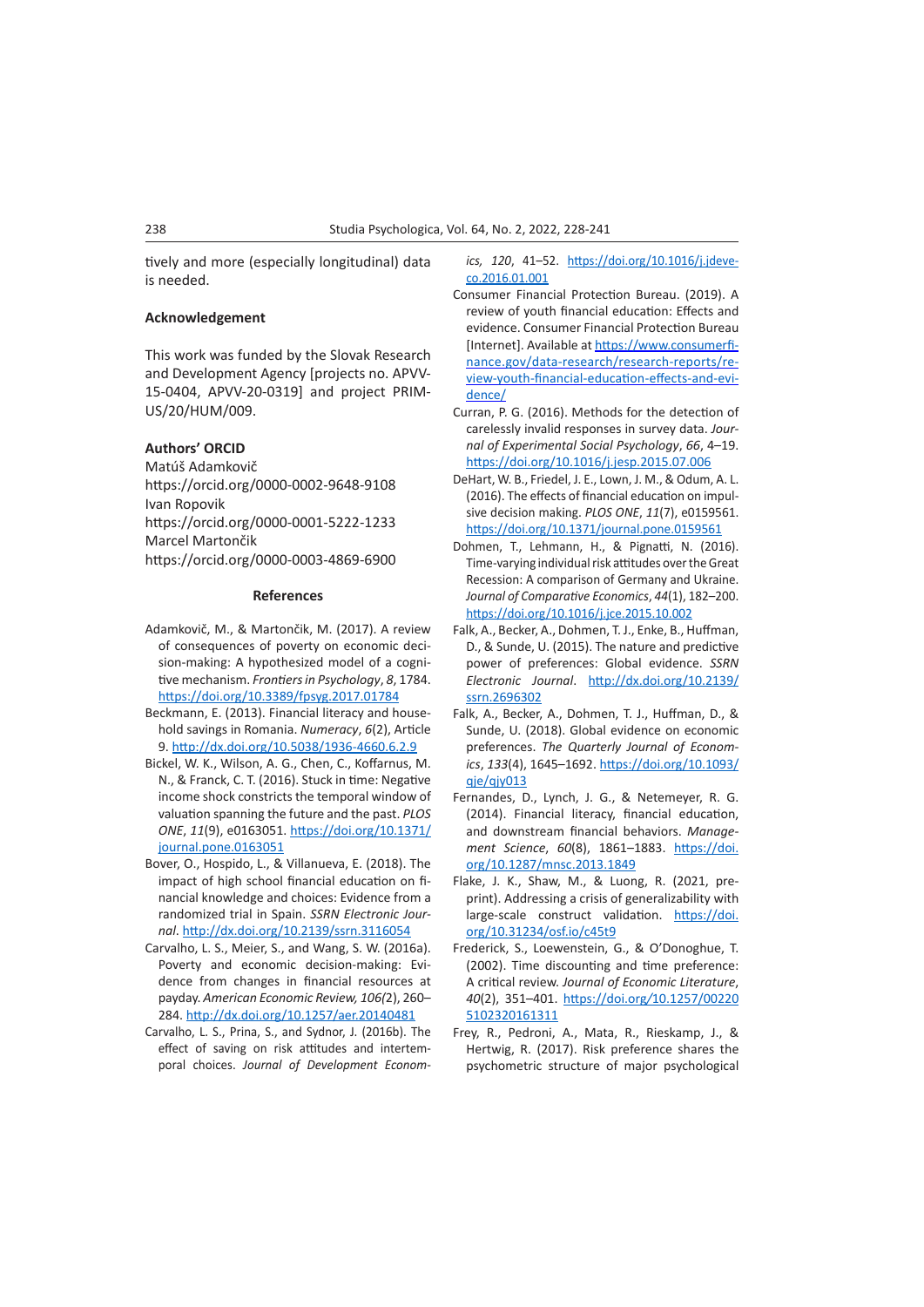traits. *Science Advances*, 3, e1701381. [https://](https://doi.org/10.1126/sciadv.1701381) [doi.org/10.1126/sciadv.1701381](https://doi.org/10.1126/sciadv.1701381)

- Funder, D. C., & Ozer, D. J. (2019). Evaluating effect size in psychological research: Sense and nonsense. *Advances in Methods and Practices in Psychological Science*, *2*(2), 156–168. [https://](https://doi.org/10.1177%2F2515245919847202) [doi.org/10.1177/2515245919847202](https://doi.org/10.1177%2F2515245919847202)
- Gasiorowska, A. (2014). The relationship between objective and subjective wealth is moderated by financial control and mediated by money anxiety. *Journal of Economic Psychology*, *43*, 64–74. <https://doi.org/10.1016/j.joep.2014.04.007>
- Gathergood, J. (2012). Self-control, financial literacy and consumer over-indebtedness. *Journal of Economic Psychology*, *33*, 590–602. [https://doi.](https://psycnet.apa.org/doi/10.1016/j.joep.2011.11.006) [org/10.1016/j.joep.2011.11.006](https://psycnet.apa.org/doi/10.1016/j.joep.2011.11.006)
- Giatti, L., Camelo, L. do V., Rodrigues, J. F. de C., & Barreto, S. M. (2012). Reliability of the MacArthur scale of subjective social status - Brazilian Longitudinal Study of Adult Health (ELSA-Brasil). *BMC Public Health*, *12*(1), 1096. [https://doi.](https://doi.org/10.1186/1471-2458-12-1096) [org/10.1186/1471-2458-12-1096](https://doi.org/10.1186/1471-2458-12-1096)
- Guiso, L., Sapienza, P., & Zingales, L. (2018). Time varying risk aversion. *Journal of Financial Economics*, *128*(3), 403–421. [https://doi.org/10.1016/j.](https://doi.org/10.1016/j.jfineco.2018.02.007) [jfineco.2018.02.007](https://doi.org/10.1016/j.jfineco.2018.02.007)
- Griskevicius, V., Tybur, J. M., Delton, A. W., & Robertson, T. E. (2011). The influence of mortality and socioeconomic status on risk and delayed rewards: A life history theory approach. *Journal of Personality and Social Psychology*, *100*(6), 1015–1026. [https://doi.org/10.1037/a0022403](https://psycnet.apa.org/doi/10.1037/a0022403)
- Grohmann, A. (2018). Financial literacy and financial behavior: Evidence from the emerging Asian middle class. *Pacific-Basin Finance Journal*, *48*, 129– 143. <https://doi.org/10.1016/j.pacfin.2018.01.007>
- Grohmann, A., Kouwenberg, R., & Menkhoff, L. (2015). Childhood roots of financial literacy. *Journal of Economic Psychology*, *51*, 114–133. <https://doi.org/10.1016/j.joep.2015.09.002>
- Hagenaars, J. M. A., de Vos, K., & Asghar Zaidi, M. (1994). Poverty statistics in the late 1980s: Research based on micro-data. *Office for Official Publications of the European Communities*
- Hastings, J. S., Madrian, B. C., & Skimmyhorn, W. L. (2013). Financial literacy, financial education, and economic outcomes. *Annual Review of Economics*, *5*(1), 347–373. [https://doi.org/10.1146/](https://doi.org/10.1146/annurev-economics-082312-125807) [annurev-economics-082312-125807](https://doi.org/10.1146/annurev-economics-082312-125807)
- Haushofer, J., & Fehr, E. (2014). On the psychology of poverty. *Science*, *344*(6186), 862–867. [http://](http://dx.doi.org/10.1126/science.1232491) [dx.doi.org/10.1126/science.1232491](http://dx.doi.org/10.1126/science.1232491)
- Haushofer, J., Schunk, D., & Fehr, E. (2013). Negative income shocks increase discount rates (Working paper). Zurich, Switzerland: University of Zurich.
- Herd, P., Holden, K., & Su, Y. T. (2012). The links between early-life cognition and schooling and latelife financial knowledge. *Journal of Consumer Affairs*, *46*(3), 411–435. [https://doi.org/10.1111/](https://doi.org/10.1111/j.1745-6606.2012.01235.x) [j.1745-6606.2012.01235.x](https://doi.org/10.1111/j.1745-6606.2012.01235.x)
- Hertwig, R. (2015). Decisions from Experience. *The Wiley Blackwell Handbook of Judgment and Decision Making*, 239–267. [https://doi.](https://doi.org/10.1002/9781118468333.ch8) [org/10.1002/9781118468333.ch8](https://doi.org/10.1002/9781118468333.ch8)
- Hilgert, M. A., Hogarth, J. M., & Beverly, S. G. (2003). Household financial management: The connection between knowledge and behavior. *Federal Reserve Bulletin*, *89*, 309–322.
- Jachimowicz, J. M., Chafik, S., Munrat, S., Prabhu, J. C., & Weber, E. U. (2017). Community trust reduces myopic decisions of low-income individuals. *Proceedings of the National Academy of Sciences*, *114*(21), 5401–5406. [https://doi.](https://doi.org/10.1073/pnas.1617395114) [org/10.1073/pnas.1617395114](https://doi.org/10.1073/pnas.1617395114)
- Kaplan, B. A., Amlung, M., Reed, D. D., Jarmolowicz, D. P., McKerchar, T. L., & Lemley, S. M. (2016). Automating scoring of delay discounting for the 21 and 27-Item Monetary Choice Questionnaires. *The Behavior Analyst*, 39(2), 293–304. [https://](https://doi.org/10.1007/s40614-016-0070-9) [doi.org/10.1007/s40614-016-0070-9](https://doi.org/10.1007/s40614-016-0070-9)
- Kim, H. B., Choi, S., Kim, B., & Pop-Eleches, C. (2018). The role of education interventions in improving economic rationality. *Science*, 3*62*(6410), 83–86. <https://doi.org/10.1126/science.aar6987>
- Kraay, A., & McKenzie, D. (2014). Do poverty traps exist? Assessing the evidence. *Journal of Economic Perspectives*, *28*(3), 127–148. [https://doi.](https://doi.org/10.1257/jep.28.3.127) org*/*10.1257*/*jep*.*[28.3.127](https://doi.org/10.1257/jep.28.3.127)
- Liu, L., Feng, T., Chen, J., & Li, H. (2013). The value of emotion: How does episodic prospection modulate delay discounting? *PLOS ONE, 8*, e81717. <https://doi.org/10.1371/journal.pone.0081717>
- Lusardi, A. (2008). Financial literacy: An essential tool for informed consumer choice? *SSRN Electronic Journal*. [http://dx.doi.org/10.2139/ssrn.1336389](https://dx.doi.org/10.2139/ssrn.1336389)
- Lusardi, A., & Mitchell, O. S. (2011). Financial literacy and planning: Implications for retirement well-being. *Financial Literacy: Implications for*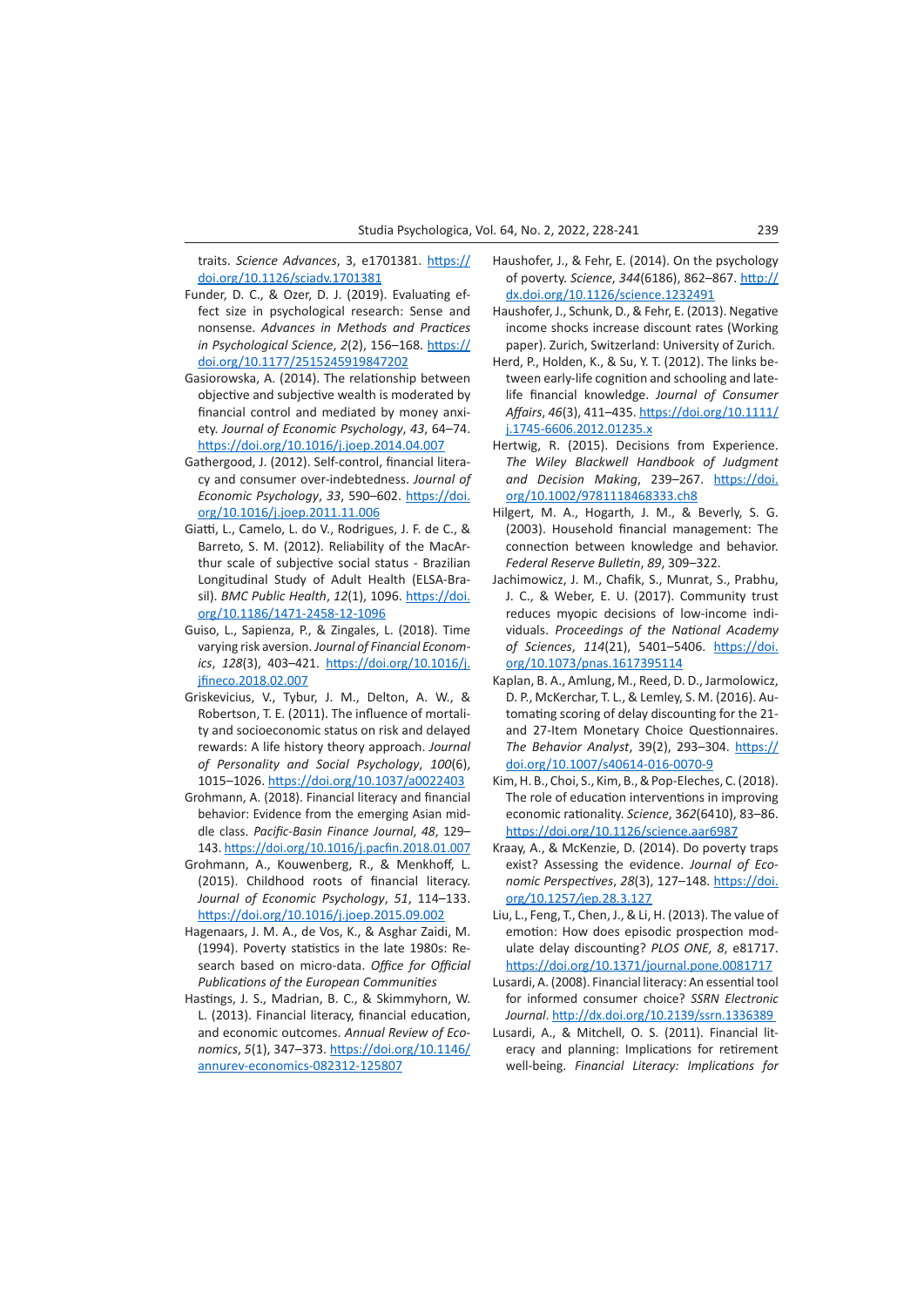*Retirement Security and the Financial Marketplace*, 16–39. [http://dx.doi.org/10.1093/acprof:o](http://dx.doi.org/10.1093/acprof:oso/9780199696819.003.0002)[so/9780199696819.003.0002](http://dx.doi.org/10.1093/acprof:oso/9780199696819.003.0002)

- Lusardi, A., & Mitchell, O. S. (2014). The economic importance of financial literacy: Theory and evidence. *Journal of Economic Literature*, *52*(1), 5–44. <https://doi.org/10.1257/jel.52.1.5>
- Lusardi, A., Michaud, P.-C., & Mitchell, O. S. (2017). Optimal financial knowledge and wealth inequality. *Journal of Political Economy*, *125*(2), 431–477.<https://doi.org/10.1086/690950>
- Lührmann, M., Serra-Garcia, M., & Winter, J. (2018). The impact of financial education on adolescents' intertemporal choices. *American Economic Journal: Economic Policy*, *10*(3), 309–332. <https://doi.org/10.1257/pol.20170012>
- Maison, D., Marchlewska, M., Sekścińska, K., Rudzinska-Wojciechowska, J., & Łozowski, F. (2019). You don't have to be rich to save money: On the relationship between objective versus subjective financial situation and having savings. *PLOS ONE*, *14*(4), e0214396. [https://doi.org/10.1371/jour](https://doi.org/10.1371/journal.pone.0214396)[nal.pone.0214396](https://doi.org/10.1371/journal.pone.0214396)
- Meier, S., & Sprenger, C. D. (2013). Discounting financial literacy: Time preferences and participation in financial education programs. *Journal of Economic Behavior & Organization*, *95*, 159–174. https://doi.org/*10.1016*/*j*.*jebo*.*2012.02.024*
- Meier, S., & Sprenger, C. D. (2015). Temporal stability of time preferences. *Review of Economics and Statistics*, *97*(2), 273–286. [https://doi.](https://doi.org/10.1162/REST_a_00433) [org/10.1162/REST\\_a\\_00433](https://doi.org/10.1162/REST_a_00433)
- Mudzingiri, C., Muteba Mwamba, J. W., & Keyser, J. N. (2018). Financial behavior, confidence, risk preferences and financial literacy of university students. *Cogent Economics & Finance*, *6*(1), 1512366. [https://doi.org/10.1080/23322039.20](https://doi.org/10.1080/23322039.2018.1512366) [18.1512366](https://doi.org/10.1080/23322039.2018.1512366)
- Odum, A. L. (2011). Delay discounting: Trait variable? *Behavioural Processes*, *87*(1), 1–9. [https://](https://doi.org/10.1016/j.beproc.2011.02.007) [doi.org/10.1016/j.beproc.2011.02.007](https://doi.org/10.1016/j.beproc.2011.02.007)
- Pedroni, A., Frey, R., Bruhin, A., Dutilh, G., Hertwig, R., & Rieskamp, J. (2017). The risk elicitation puzzle. *Nature Human Behaviour*, *1*(11), 803–809. <https://doi.org/10.1038/s41562-017-0219-x>
- Pham, T. H., Yap, K., & Dowling, N. A. (2012). The impact of financial management practices and financial attitudes on the relationship between materialism and compulsive buying. *Journal of*

*Economic Psychology*, *33*(3), 461–470. [https://](https://doi.org/10.1016/j.joep.2011.12.007) [doi.org/10.1016/j.joep.2011.12.007](https://doi.org/10.1016/j.joep.2011.12.007)

- Reimers, S., Maylor, E. A., Stewart, N., & Chater, N. (2009). Associations between a one-shot delay discounting measure and age, income, education and real-world impulsive behavior. *Personality and Individual Differences*, *47*(8), 973–978. <https://doi.org/10.1016/j.paid.2009.07.026>
- Ropovik, I. (2015). A cautionary note on testing latent variable models. *Frontiers in Psychology*, *6*, 1715. <https://doi.org/10.3389/fpsyg.2015.01715>
- Rosseel, Y. (2012). lavaan: An R package for structural equation modeling. *Journal of Statistical Software*, 48(2). [https://doi.org/10.18637/jss.v048.](https://doi.org/10.18637/jss.v048.i02) [i02](https://doi.org/10.18637/jss.v048.i02)
- Sahm, C. R. (2012). How much does risk tolerance change? *Quarterly Journal of Finance*, *2*(4), 1250020. <https://doi.org/10.1142/S2010139212500206>
- Stolper, O. A., & Walter, A. (2017). Financial literacy, financial advice, and financial behavior. *Journal of Business Economics*, *87*(5), 581–643. <https://doi.org/10.1007/s11573-017-0853-9>
- Tanaka, T., Camerer, C. F., & Nguyen, Q. (2010). Risk and time preferences: Linking experimental and household survey data from Vietnam. *American Economic Review*, *100*(1), 557–571. [https://doi.](https://doi.org/10.1257/aer.100.1.557) org*/*10.1257*/*aer*.*[100.1.557](https://doi.org/10.1257/aer.100.1.557)
- Topa, G., Hernández-Solís, M., & Zappalà, S. (2018). Financial management behavior among young adults: The role of need for cognitive closure in a three-wave moderated mediation model. *Frontiers in Psychology*, *9*. [https://doi.org/10.3389/](https://doi.org/10.3389/fpsyg.2018.02419) [fpsyg.2018.02419](https://doi.org/10.3389/fpsyg.2018.02419)
- van Rooij, M. C., Lusardi, A., & Alessie, R. J. (2012). Financial literacy, retirement planning and household wealth. *The Economic Journal*, *122*, 449-478. [https://doi.org/10.1111/j.1468-](https://doi.org/10.1111/j.1468-0297.2012.02501.x) [0297.2012.02501.x](https://doi.org/10.1111/j.1468-0297.2012.02501.x)
- Wagenmakers, E.-J. (2007). A practical solution to the pervasive problems of *p* values. *Psychonomic Bulletin & Review*, *14*(5), 779–804. [https://doi.](https://doi.org/10.3758/BF03194105) [org/10.3758/BF03194105](https://doi.org/10.3758/BF03194105)
- Yarkoni, T. (2020). The generalizability crisis. *Behavioral and Brain Sciences*, 1-37. [https://doi.](https://doi.org/10.1017/S0140525X20001685) [org/10.1017/S0140525X20001685](https://doi.org/10.1017/S0140525X20001685)
- Xu, S., Pan, Y., Wang, Y., Spaeth, A. M., Qu, Z., & Rao, H. (2016). Real and hypothetical monetary rewards modulate risk taking in the brain. *Scientific Reports*, *6*(1), 29520.<https://doi.org/10.1038/srep29520>